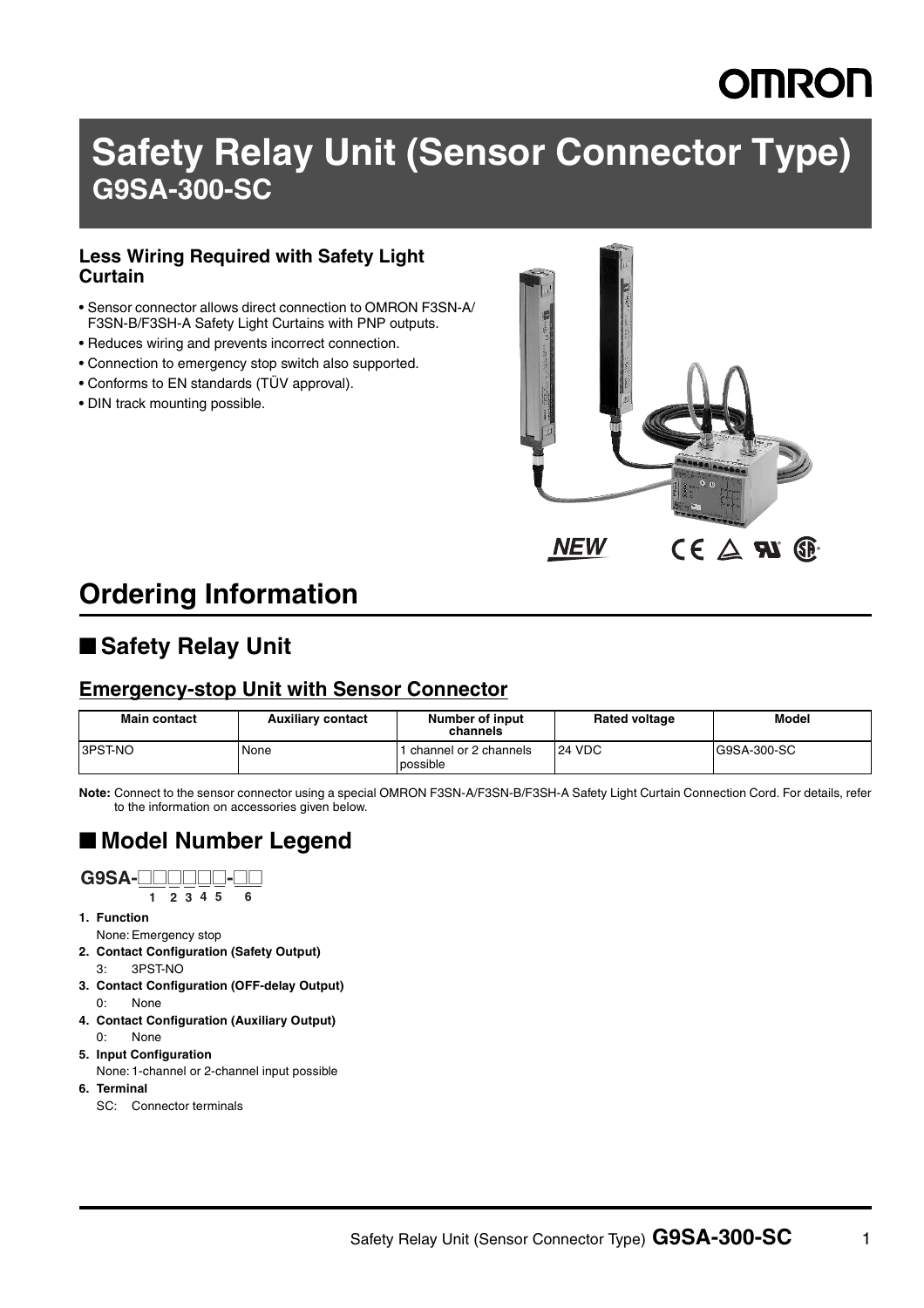### ■ **Accessories (Order Separately)**

#### **Connection Cords (for F3SN-A/F3SN-B/F3SH-A)**

| Appearance | Cord length      | <b>Model</b> |  |  |
|------------|------------------|--------------|--|--|
|            | 0.2 <sub>m</sub> | F39-JCR2C    |  |  |
|            | 1 m              | F39-JC1C     |  |  |
|            | 3 <sub>m</sub>   | F39-JC3C     |  |  |
|            | 7 <sub>m</sub>   | F39-JC7C     |  |  |
|            | 10 <sub>m</sub>  | F39-JC10C    |  |  |
|            | 15 <sub>m</sub>  | F39-JC15C    |  |  |

**Note:** The model numbers given in the table are for sets of two Cords, one for the emitter and one for the receiver.

## **Specifications**

### ■ **Ratings**

#### **Power Input**

| Item                    | G9SA-300-SC                                  |  |
|-------------------------|----------------------------------------------|--|
| Power supply voltage    | <b>24 VDC</b>                                |  |
| Operating voltage range | 85% to 110% of rated power supply<br>voltage |  |
| Power consumption       | 24 VDC: 0.7 W max.                           |  |

#### **Inputs**

| ltem          | G9SA-300-SC |  |  |
|---------------|-------------|--|--|
| Input current | 40 mA max.  |  |  |

### ■ **Characteristics**

| Item                                                  |                                        | G9SA-300-SC                                                             |  |  |  |
|-------------------------------------------------------|----------------------------------------|-------------------------------------------------------------------------|--|--|--|
| Contact resistance (see note 1)                       |                                        | 100 $m\Omega$                                                           |  |  |  |
| Operating time (see note 2)                           |                                        | 300 ms max.                                                             |  |  |  |
| Response time (see notes 2 and 3)                     |                                        | 10 ms max.                                                              |  |  |  |
|                                                       | Insulation resistance (see note 4)     | 100 $M\Omega$ min. (at 500 VDC)                                         |  |  |  |
| <b>Dielectric</b><br><b>Between different outputs</b> |                                        | 2,500 VAC, 50/60 Hz for 1 min                                           |  |  |  |
| strength                                              | Between inputs and outputs             |                                                                         |  |  |  |
|                                                       | Between power inputs and outputs       |                                                                         |  |  |  |
| Vibration resistance                                  |                                        | 10 to 55 to 10 Hz, 0.375-mm single amplitude (0.75-mm double amplitude) |  |  |  |
| <b>Shock resis-</b>                                   | <b>Destruction</b>                     | 300 $m/s^2$                                                             |  |  |  |
| tance                                                 | <b>Malfunction</b>                     | 100 $m/s^2$                                                             |  |  |  |
| Life expect-                                          | <b>Mechanical</b>                      | 5,000,000 operations min. (at approx. 7,200 operations/hr)              |  |  |  |
| ancy                                                  | <b>Electrical</b>                      | 100,000 operations min. (at approx. 1,800 operations/hr)                |  |  |  |
|                                                       | Error rate (P-level) (reference value) | 5 VDC, 1 mA                                                             |  |  |  |
| Ambient operating temperature                         |                                        | $-25^{\circ}$ C to 55 $^{\circ}$ C (with no icing or condensation)      |  |  |  |
| <b>Ambient operating humidity</b>                     |                                        | 35% to 85%                                                              |  |  |  |
| <b>Terminal tightening torque</b>                     |                                        | $0.98$ N $\bullet$ m                                                    |  |  |  |
| Weight                                                |                                        | Approx. 300 g                                                           |  |  |  |

**Note: 1.** The contact resistance was measured with 1 A at 5 VDC using the voltage-drop method.

**2.** These values do not include bounce time.

**3.** The response time is the time it takes for the main contact to turn OFF after the input is turned OFF.

**4.** The insulation resistance was measured with 500 VDC at the same places that the dielectric strength was checked.

## **Contacts**

| Item                | G9SA-300-SC                      |  |  |
|---------------------|----------------------------------|--|--|
|                     | Resistive load (cos $\phi = 1$ ) |  |  |
| <b>Rated load</b>   | 250 VAC. 5 A                     |  |  |
| Rated carry current | 5 A                              |  |  |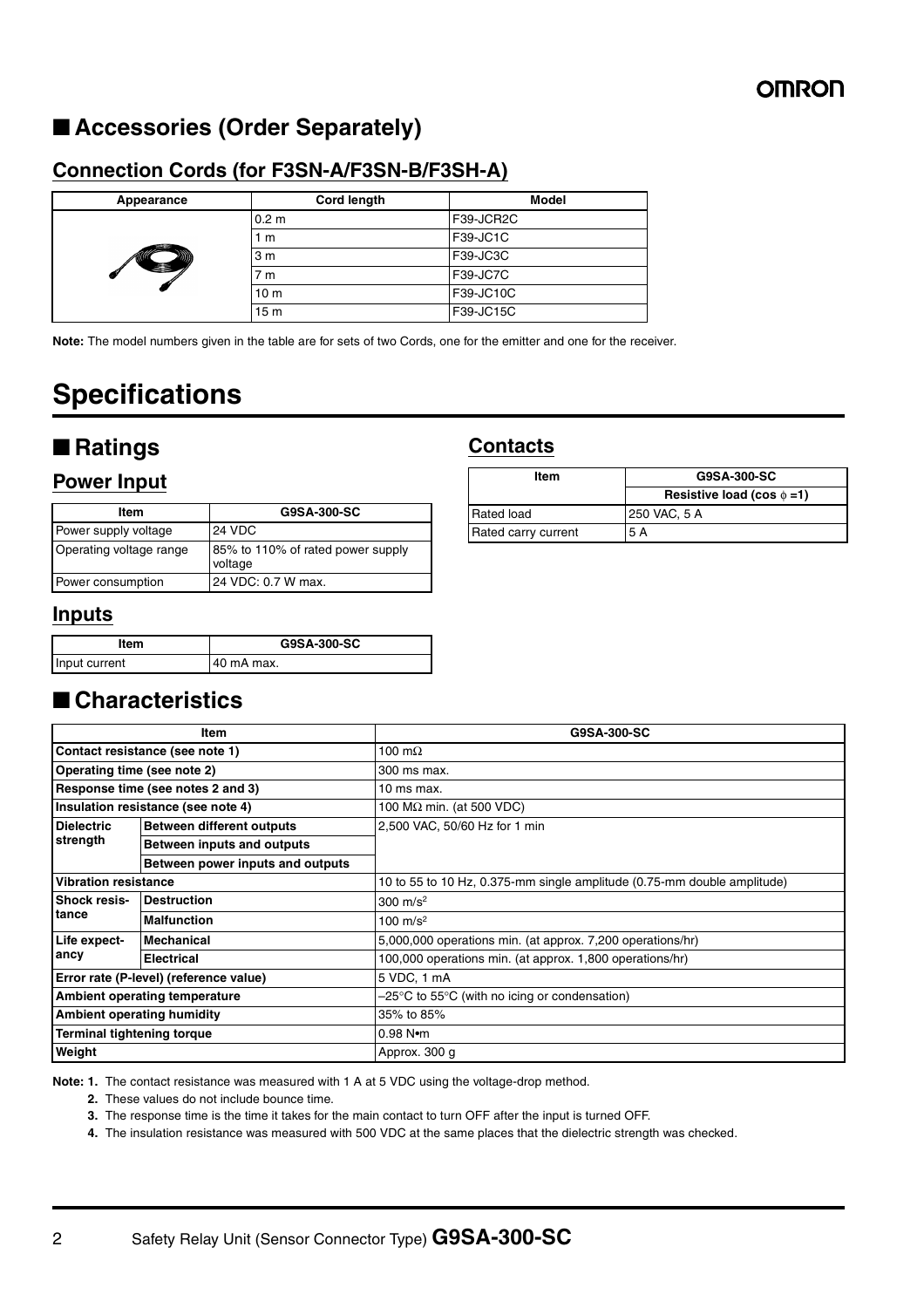### **Approved Standards**

The G9SA-300-SC conforms to the following standards. EN standards, certified by TÜV: EN954-1 EN60204-1

Conformance to EMC (Electromagnetic Compatibility), certified by TÜV Rheinland: EMI (Emission): EN55011 Group 1 Class A EMS (Immunity): EN61000-6-2

UL standards: UL508 (Industrial Control Equipment) CSA standards: CSA C22.2 No. 14 (Industrial Control Equipment)

## **Application Examples**

#### **Connection to Safety Light Curtain Only (Auto-reset)**



| S1:              | External test switch             |
|------------------|----------------------------------|
|                  | KM1 and KM2: Magnetic Contactors |
| M:               | 3-phase motor                    |
| E <sub>1</sub> : | 24-VDC Power Supply (S82K)       |

**Timing Chart**

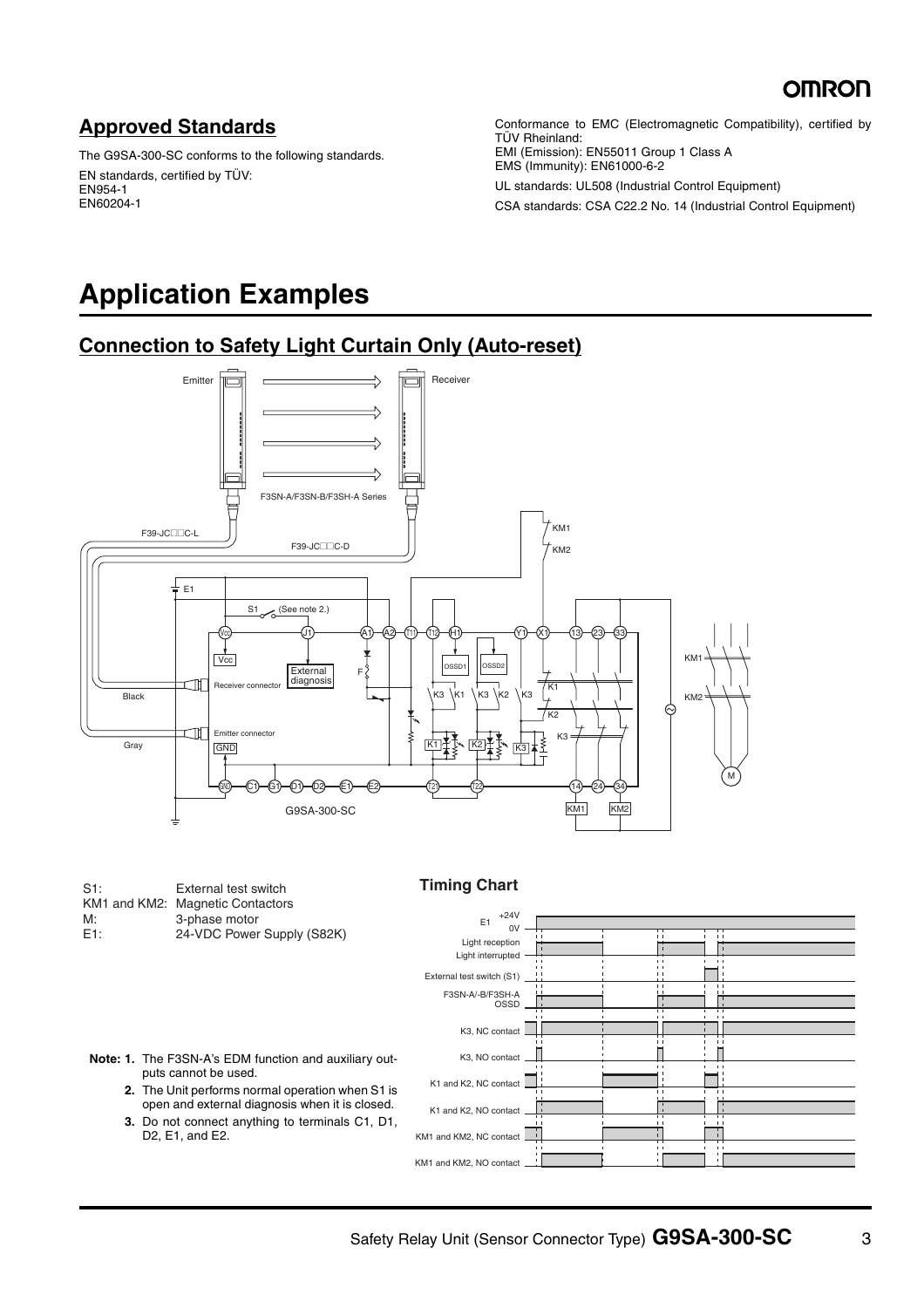#### **Connection to Safety Light Curtain Only (Manual-reset)**

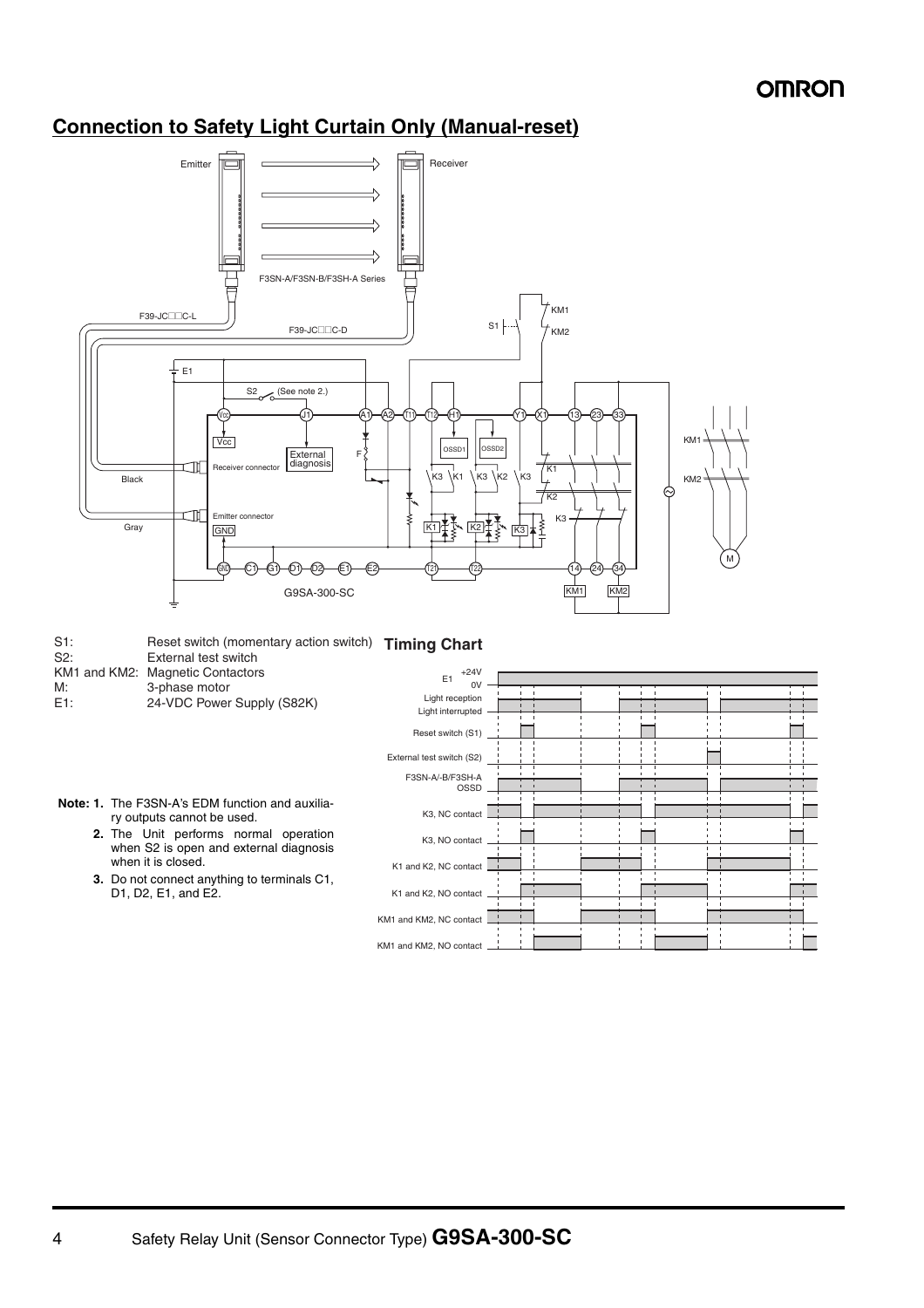#### **Connection to Safety Light Curtain and Two Channels of Limit Switch Input (Auto-reset)**



|              | <u>oarot, milit onnton milit alloot oponing</u><br>mechanism (D4D or D4B) $\ominus$ | $+24V$<br>E <sub>1</sub>   |  |                |                |  |
|--------------|-------------------------------------------------------------------------------------|----------------------------|--|----------------|----------------|--|
| S3:          | External test switch                                                                | ٥v                         |  |                |                |  |
| KM1 and KM2: | <b>Magnetic Contactors</b>                                                          | Light reception            |  |                |                |  |
| M:           | 3-phase motor                                                                       | Light interrupted          |  |                |                |  |
| E1:          | 24-VDC Power Supply (S82K)                                                          | External test switch (S3)  |  |                |                |  |
|              |                                                                                     | Limit switches (S1 and S2) |  | $\mathbf{1}$   | $\mathbf{1}$   |  |
|              |                                                                                     |                            |  | $\overline{1}$ | $\overline{1}$ |  |
|              |                                                                                     | F3SN-A/-B/F3SH-A           |  |                |                |  |
|              |                                                                                     | OSSD                       |  |                |                |  |
|              |                                                                                     |                            |  |                | $\mathbf{1}$   |  |
|              |                                                                                     | K3, NC contact             |  |                |                |  |
|              |                                                                                     |                            |  |                |                |  |
|              | Note: 1. The F3SN-A's EDM function and auxiliary out-                               | K3, NO contact             |  | $\mathbf{L}$   |                |  |
|              | puts cannot be used.                                                                |                            |  |                |                |  |
|              | 2. The Unit performs normal operation when S2 is                                    | K1 and K2, NC contact      |  |                | $\blacksquare$ |  |
|              | open and external diagnosis when it is closed.                                      |                            |  |                |                |  |
|              | 3. Do not connect anything to terminals C1, D1,                                     | K1 and K2, NO contact      |  |                |                |  |
|              | D2, E1, and E2.                                                                     | KM1 and KM2, NC contact    |  |                |                |  |
|              |                                                                                     |                            |  |                |                |  |

KM1 and KM2, NO contact

÷

Ħ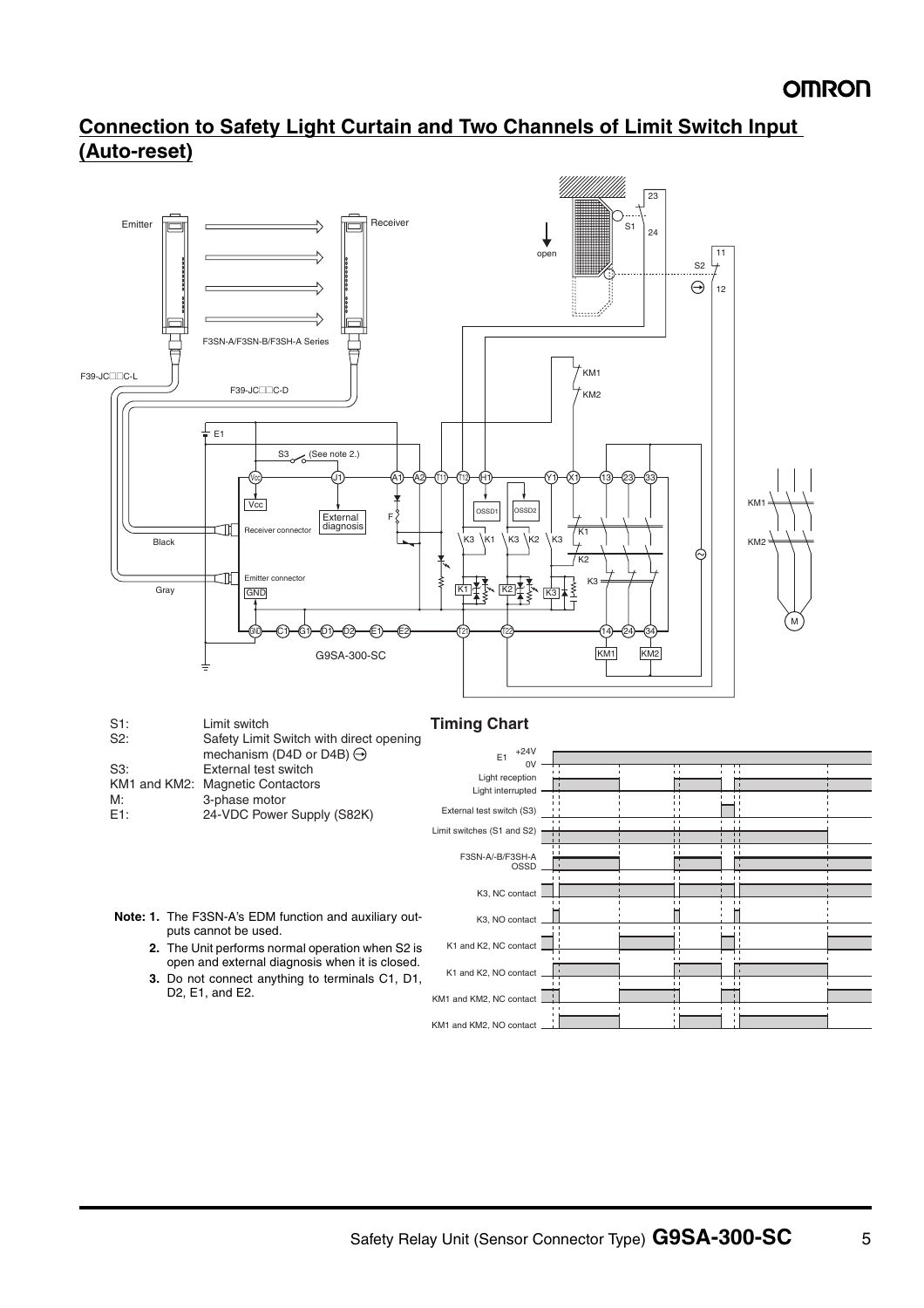### **Connection to Safety Light Curtain and Two Channels of Emergency Stop Switch Input (Manual-reset)**

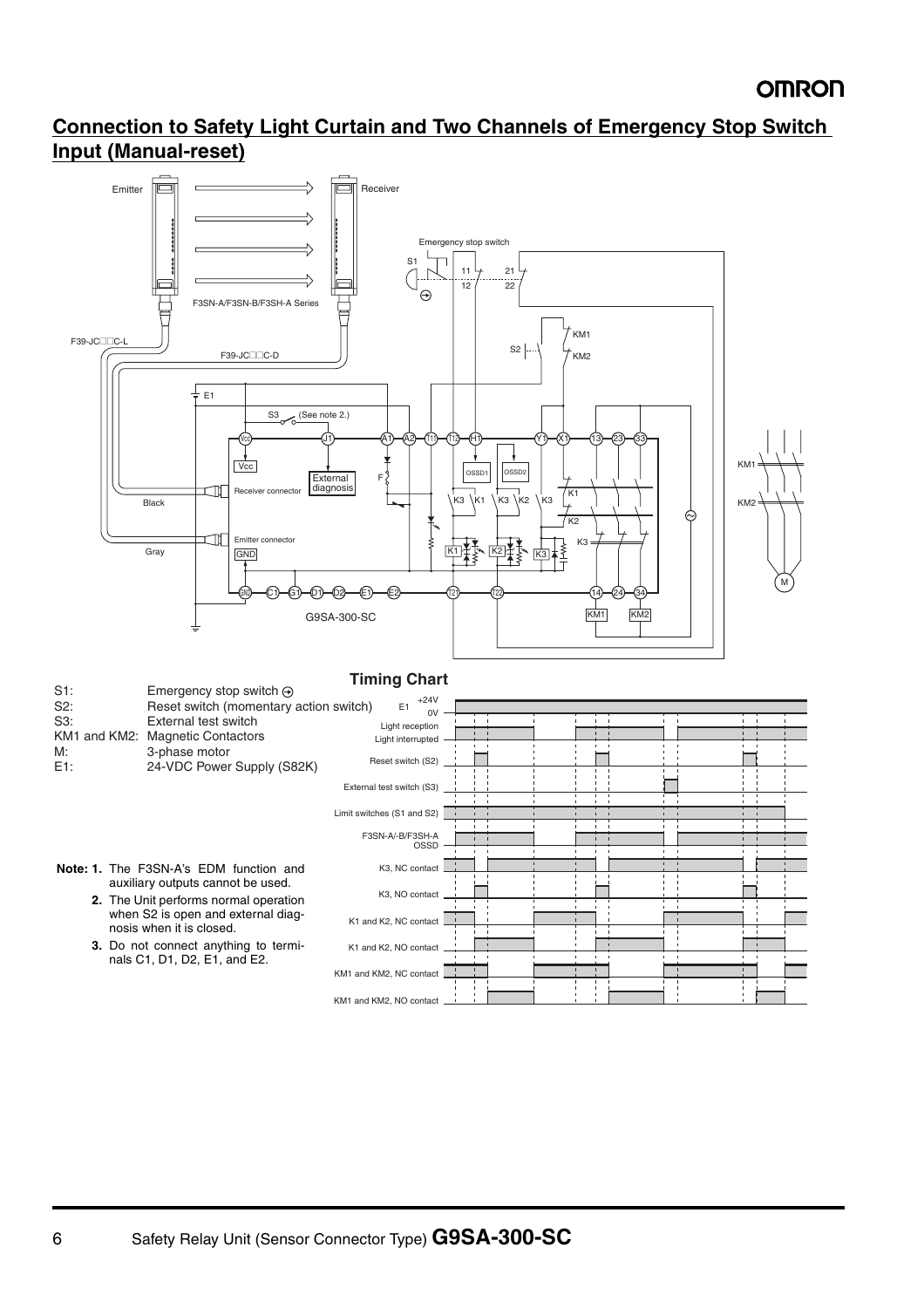## **Dimensions**

**Note:** All units are in millimeters unless otherwise indicated.











## **Installation**



■ **Terminal Arrangement**



C1, D1, D2, E1, or E2.

Emitter Connector F3SN-ADDDDPDD-L, F3SN-B@@@@P@@-L, F3SH-A@@@@P@@-L

Receiver Connector F3SN-ADDODPDD-D, F3SN-B@@@@P@@-D, F3SH-A□□□□P□□-D



The pin arrangement at the Sensor is shown below.

**Connector (Sensor End)**



| Pin            | Signal name                              |                                                 |  |
|----------------|------------------------------------------|-------------------------------------------------|--|
| number         | Receiver                                 | Emitter                                         |  |
| 1              | Control output 2<br>(OSSD2)              | Interlock selec-<br>tion input (IN-<br>TERLOCK) |  |
| 2              | +24V (24 VDC)                            | +24V (24 VDC)                                   |  |
| $\overline{3}$ | Control output 1<br>(OSSD1)              | Test input (TEST)                               |  |
| 4              | Auxiliary output<br>(AUXILIARY)          | Reset input (RE-<br>SET)                        |  |
| 5              | RS-485 (A)                               | RS-485 (A)                                      |  |
| 6              | RS-485 (B)                               | RS-485 (B)                                      |  |
| $\overline{7}$ | 0V                                       | 0V                                              |  |
| 8              | External relay<br>monitor input<br>(EDM) | N.C.                                            |  |